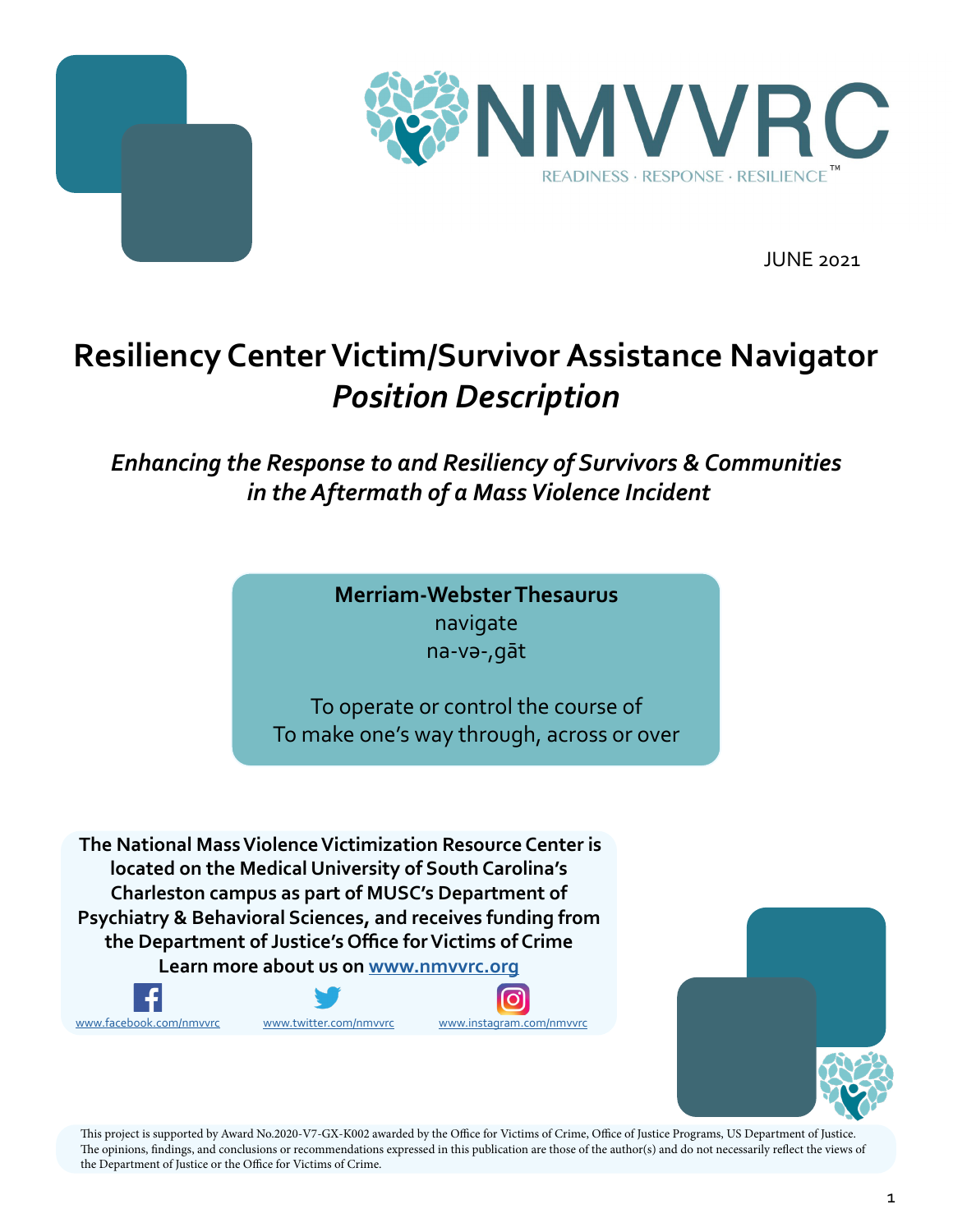**The Victim/Survivor Assistance Navigator (VAN) is a proactive "broker" of services and support for MVI victims/survivors and affected community members. The Victim/Survivor Assistance Navigator (VAN) bridges gaps between clients and needed services. The Victim/Survivor Assistance Navigator (VAN) partners with system- and community-based service providers at the local, state, Tribal, Federal and national levels.** 

## **AT-A-GLANCE**

The Victim/Survivor Assistance Navigator (VAN) fulfills a critical position within Resiliency Centers. Created in the aftermath of mass violence incidents (MVIs), the Victim/Survivor Assistance Navigator identifies and provides guidance and referrals for quality, collaborative services and supports victims and affected community members.

The five key responsibilities of VANs include:

- 1. Case management
- 2. Help victims/survivors and clients to navigate, understand and access available resources
- 3. Help improve and expand community outreach and community relations
- 4. Contribute to program evaluation efforts and activities
- 5. Perform other duties, as needed and assigned

All VAN services and support can be provided in-person, virtually, online or via a hybrid strategy.

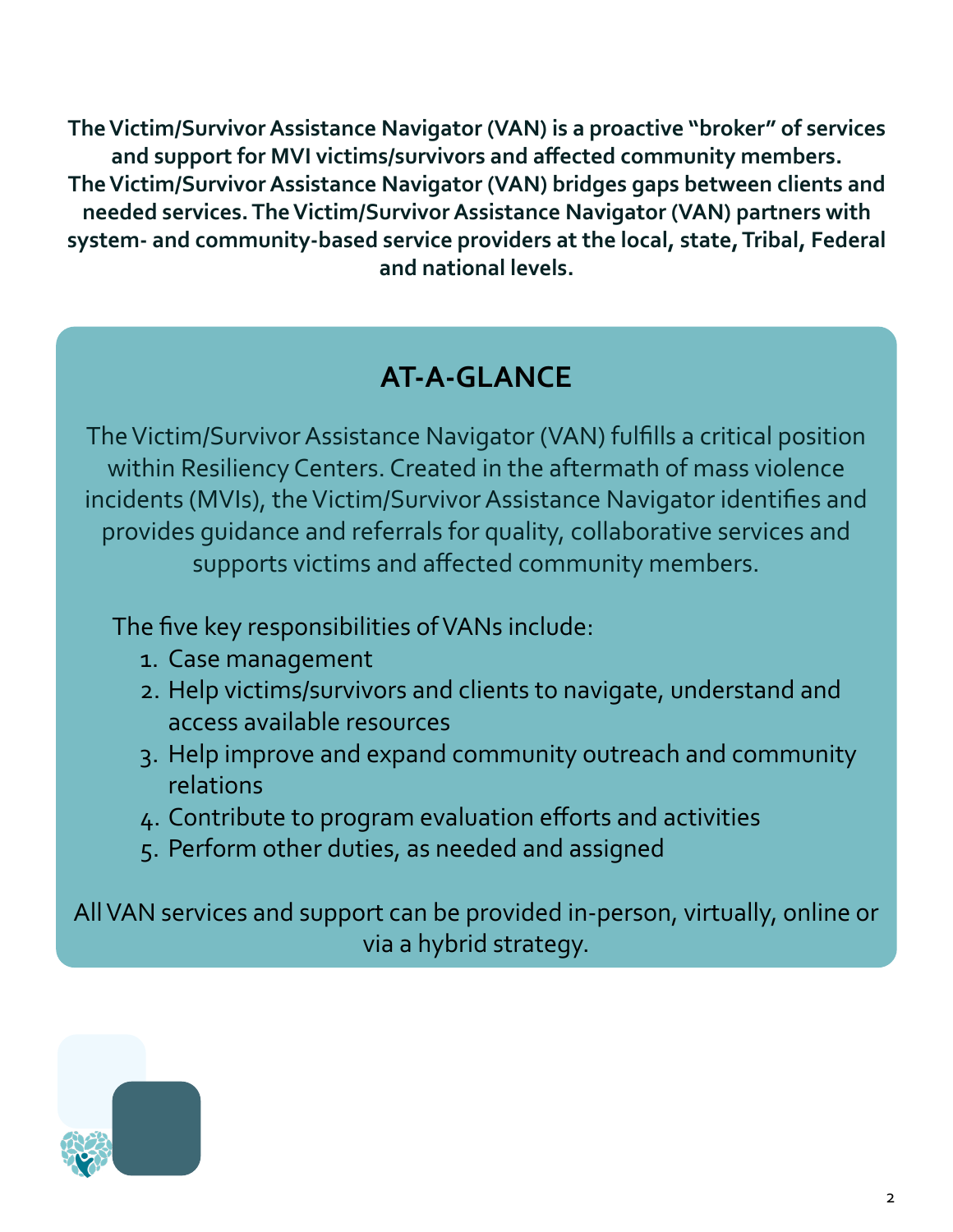### **Specific and Essential Responsibilities and Duties**

#### **1. Case management**

Create an in-person or online environment for client interactions that is welcoming, accessible (including *Americans with Disabilities Act* compliant), culturally-competent and safe.

Facilitate and provide responsive, sensitive and quality client services in a timely manner – both in person and virtually.

Promptly respond to victim/client inquiries in person, by telephone, online and virtually.

Address any client questions or concerns; build trust between the client and the center in order to facilitate effective service.

Conduct intake services with new clients that provide an overview of the scope of services available, hours of operation, and any confidentiality provisions that apply to all client communications.

Conduct the intake process and initial assessment to identify and categorize the hierarchal needs of the victim, document initial findings, match the client's needs to available services, and document all findings in the case management database.

Assess victims for their immediate-, short-term and long-term needs; identify any obstacles to obtaining services (such as socio-economics, language, transportation, etc.) and provide solutions to overcome such challenges; and problem-solve to co-develop appropriate and helpful solutions.

Utilize mental health first aid skills (such as Psychological First Aid [PFA] or Skills for Psychological Recovery [SPR]) where needed, and provide appropriate referrals to mental or behavioral health providers as needed.

Provide assistance with identification and completion of forms – both in person, virtually and online – that link victims/survivors to services and support.

Determine the degree of personal social support a victim may or may not have to contribute to effective strategies that build personal resilience; and help the client brainstorm possible social support strategies.

Actively participate in strategic meetings and planning sessions to ensure that overall case management activities fulfill the mission, vision, values and goals of the Center.

Conduct and document victim/client satisfaction surveys that directly link to their needs, as stated, in the initial assessment (described above).

Document all client communications, referrals and services provided for the purposes of overall program evaluation and meeting relevant grant requirements.

Provide feedback about the case management software/system's capacity to fulfill the agency's direct victim/ survivor services, and to best serve victims.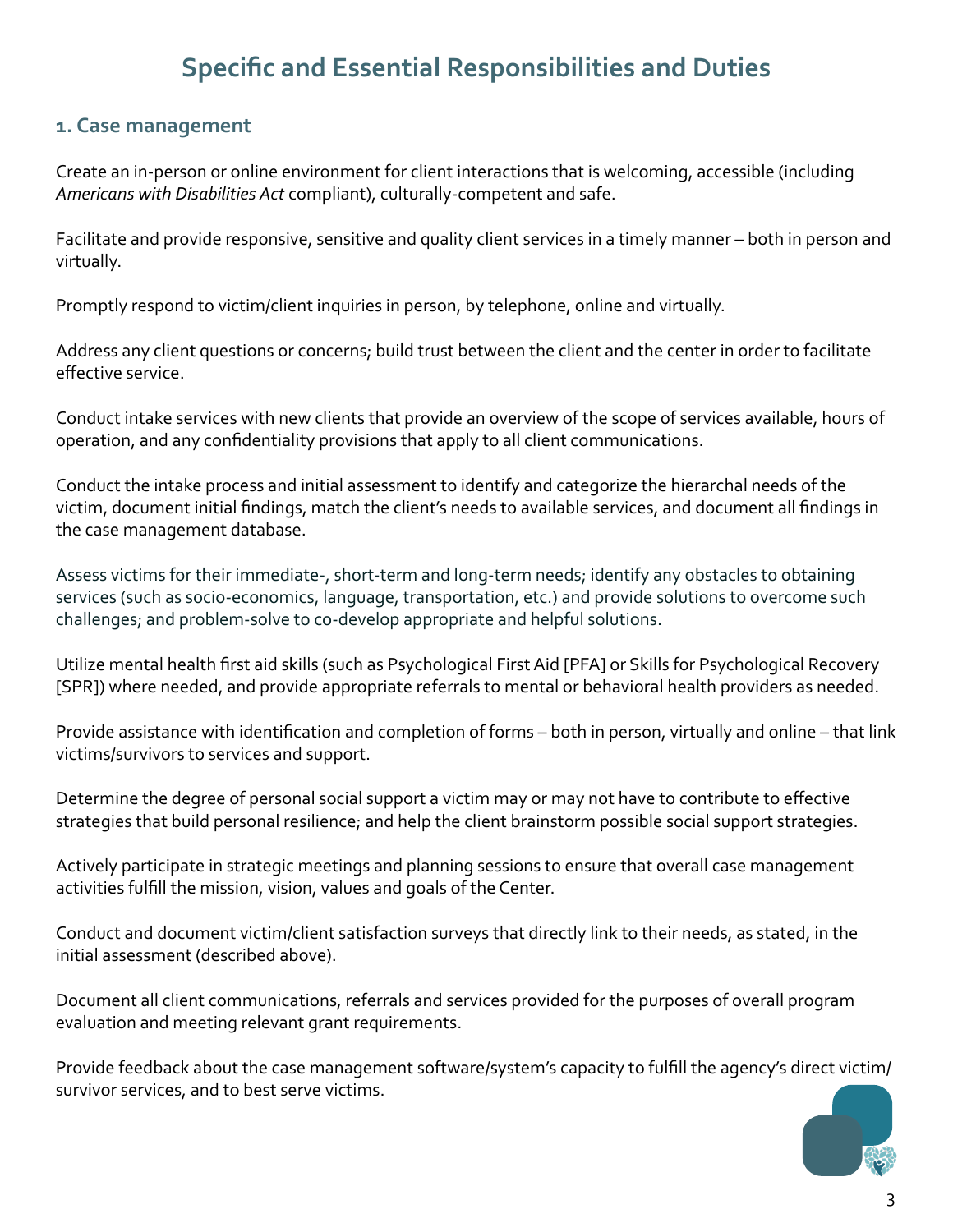#### **2. Help victims/survivors and clients to navigate, understand and access available resources**

Research and document governmental and non-profit agencies and organizations – at the local, state, Tribal, Federal and national levels – that offer direct services and support for clients and community members.

Identify relevant resources and points-of-contact for victim/survivor assistance (local, state, Tribal, national and Federal) within the community where the Center is located, and within communities where MVI victims reside nationally.

Develop an online database/resource directory that is updated quarterly, to include:

- Services that address basic needs, including but not limited to housing, transportation, food, interpreters, education support for children, etc.
- Direct victim/survivor services
- Available local, state and Federal public benefits
- Public health and physical health services
- Behavioral and mental health services
- Legal services and legal aid
- Human services
- Social services
- Holistic and wellness services

**To better serve MVI victims and survivors who reside in other states and communities, it's helpful to identify victim service providers with whom you can coordinate to provide direct support and assistance.** 

**[The USDOJ Office for Victims of Crime's Online](https://ovc.ojp.gov/directory-crime-victim-services.
)  [Directory of Crime Victim Services identifies survivor](https://ovc.ojp.gov/directory-crime-victim-services.
)  [services by location and type of services needed.](https://ovc.ojp.gov/directory-crime-victim-services.
)**

Be aware of traditionally-underserved victims or survivors who live in marginalized communities, and who may experience barriers to accessing services. Consider partnering with community-based organizations that can help support survivors who may feel marginalized in order to strengthen your capacity, level of trust, and service delivery.

Provide all client services in a manner that is nonjudgmental and commensurate with the victim/survivor's age, gender, culture, ethnicity, religion, geography, dis/ability and sexual orientation.

Help victims complete various forms needed to access services, support and public benefits; and review forms and instructions with victims and explain what types of information is being sought, and for what purposes.

Coordinate directly with various service providers/referrals to ensure that forms and other requested information that are submitted are accurate, compliant and complete.

Help the client navigate various available resources to ensure that his/her needs are being met, including initial contact and/or follow-up with providers or resources as needed, based upon the client's ability and needs.

When identifying relevant resources for victim assistance, provide a "warm hand-off" that personally links victims to other agencies, organizations or programs. Follow-up as needed and appropriate.

In cases involving criminal justice proceedings, explain relevant victims' core rights under appropriate jurisdictional law – Federal, Tribal, state and/or local – including the rights to victim compensation; information and notification; reasonable protection; participation in investigative and justice processes

> (including victim impact statements); restitution; and compliance with victims' constitutional and statutory rights.

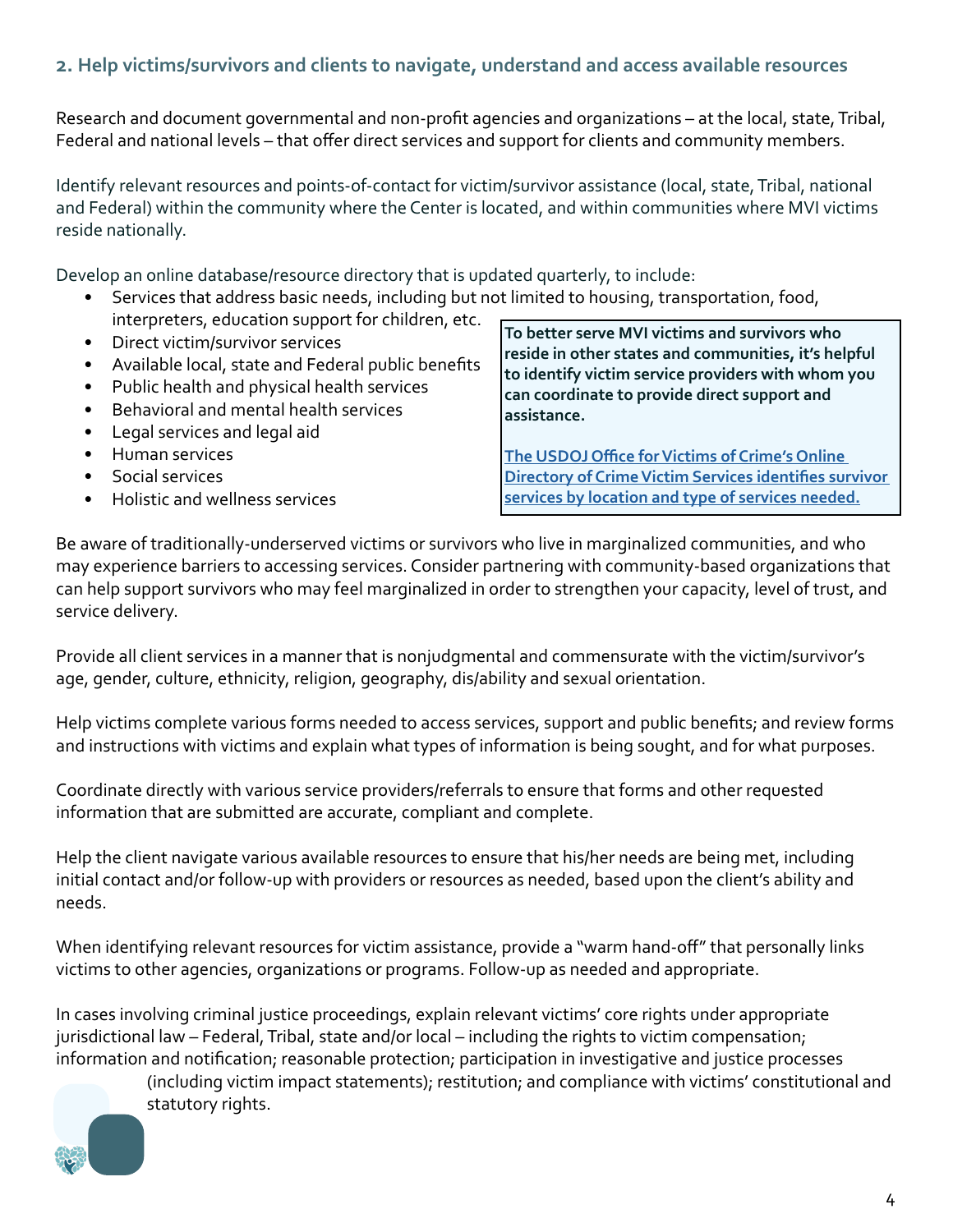#### **3. Help improve and expand community outreach and community relations**

Develop and maintain working knowledge of the status of programs, engagement, and initiatives to fully participate in community partnerships that enhance victim/survivor and community services.

Seek, establish and maintain strong, positive community partnerships to improve responses to and help victims build resiliency with local service providers, law enforcement and justice officials, and potential supporters through ongoing convenings of partners, communications, gap analyses, problem-solving and resource development (both in-person, virtually and online).

Document successful strategic partnerships and personal relationships with all partners.

Provide resources and referrals to community members who seek support in the aftermath of the MVI.

Plan and facilitate community and group events that are easily accessible to the public, in partnership with local stakeholders including city/county/Tribal/state officials; civic organizations; schools, colleges and universities; youth programs; and mental/behavioral health organizations (among others). Such events can be provided in-person, virtually or online.

Represent the Center as the face of community recovery and resiliency efforts related to the MVI.

Represent the Center at any local, state, regional and/or national conferences, forums or meetings – both in-person and online – as needed and appropriate.

Support the Center's efforts to promote its resources and services on its website and social media platforms (i.e., Twitter, Instagram, Facebook, Snapchat, TikTok, etc.).

#### **4. Contribute to program evaluation efforts and activities**

Collect, track, document and report data related to the usage of Center resources and services provided.

Provide specific data required by the Center's grants and other fiduciary obligations.

Document and summarize cumulative findings from victim/client satisfaction surveys, to evaluate overall program effectiveness and any needs for program/services improvement.

Provide time framework, updates and progress reports to the Center about direct client services; and services provided to community members; and other critical VAN activities.

#### **5. Perform other duties, as needed and assigned**

"Other duties" depend upon the individual Resiliency Center, its mission and goals, and capacity to fulfill them.

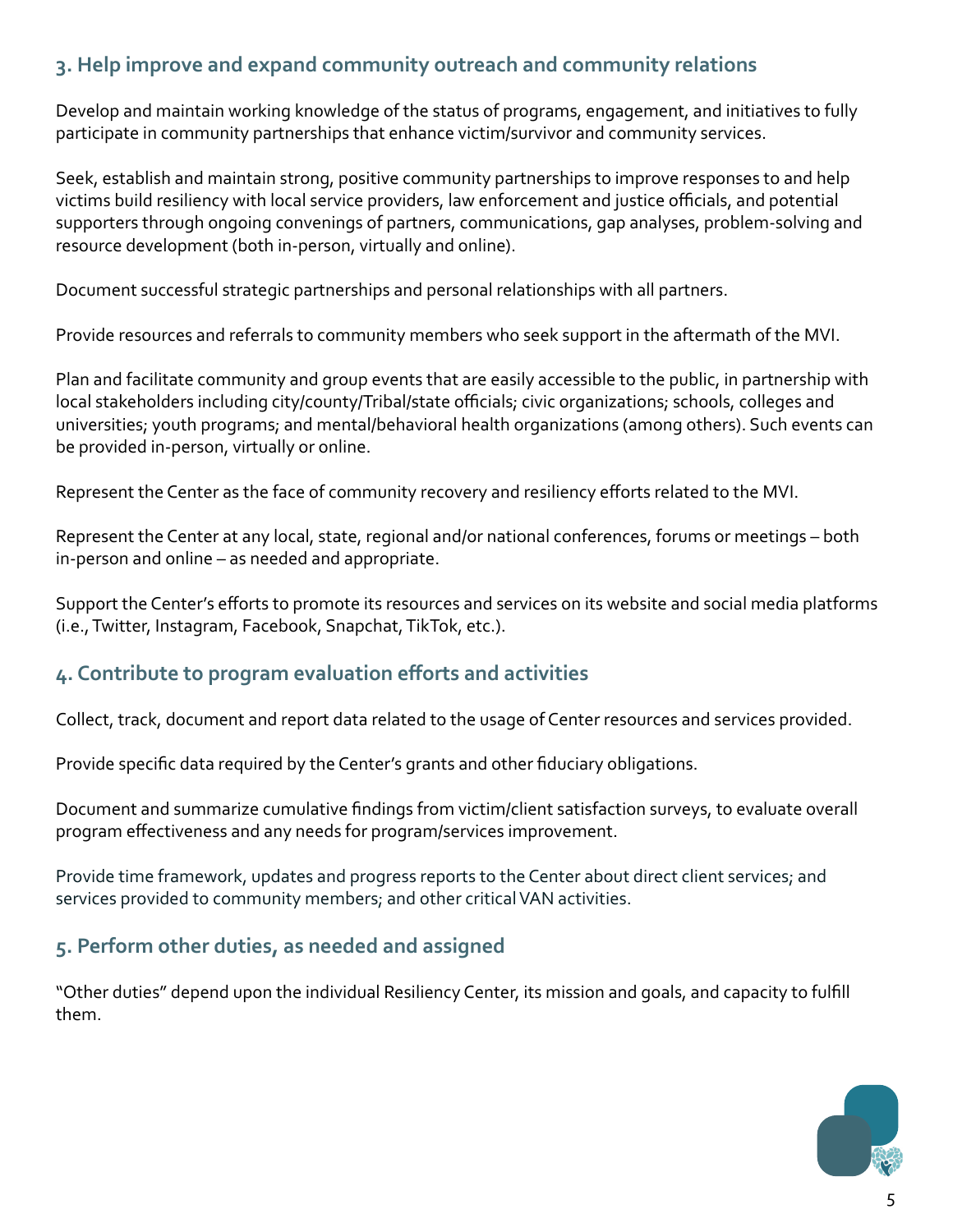## **Required and Demonstrated Skills, Knowledge & Abilities**

Strong leadership, communications and interpersonal skills.

Cultural competence that includes awareness of difference cultures and Faiths in order to provide services that are respectful and holistic, and to address any cultural barriers to accessing services.

Work effectively with diverse individuals and groups; and listen and communicate sensitively and patiently with persons in crisis.

Capacity to multi-task, efficiently coordinate and lead multiple projects, staff and volunteers.

Ability to contribute to strategic activities and plans that strengthen and support the Center's mission, vision, values and goals.

Capacity to work cooperatively in a dynamic team environment, both internal to the Center and external in the community.

Skilled in the provision of Psychological First Aid (PFA) and basic victim advocacy.

Familiarly with victims' core rights, including the rights to victim compensation; information and notification; reasonable protection; participation in investigative and justice processes (including victim impact statements); restitution; and compliance with victims' constitutional and statutory rights.

Thorough understanding of the principles of program evaluation, and the application of performance measurement strategies and techniques.

Intermediate knowledge of MS Office applications (or any other applications or software specific to a Center).

Intermediate knowledge of social media platforms (i.e., Twitter, Instagram, Facebook, Snapchat, TikTok).

Ability to work a flexible schedule, with periodic early morning, evening and weekend work.

Proficiency in languages other than English that is used in the community.

### **Required and Demonstrated Personal Attributes**

Demonstrates compassion and caring for clients and community members who have been detrimentally affected by the MVI.

Embodies personal attributes of honesty, integrity, professional behavior, tact and a sense of humor.

Works well and respectfully with other people and populations who are diverse by age, gender, culture, ethnicity, religion, geography, dis/ability and sexual orientation.

> Works effectively and collaboratively in a dynamic, innovative and changing environment. Pays attention to detail, accuracy and quality assurance.

Works independently and takes initiative to develop effective strategies and accomplish tasks.